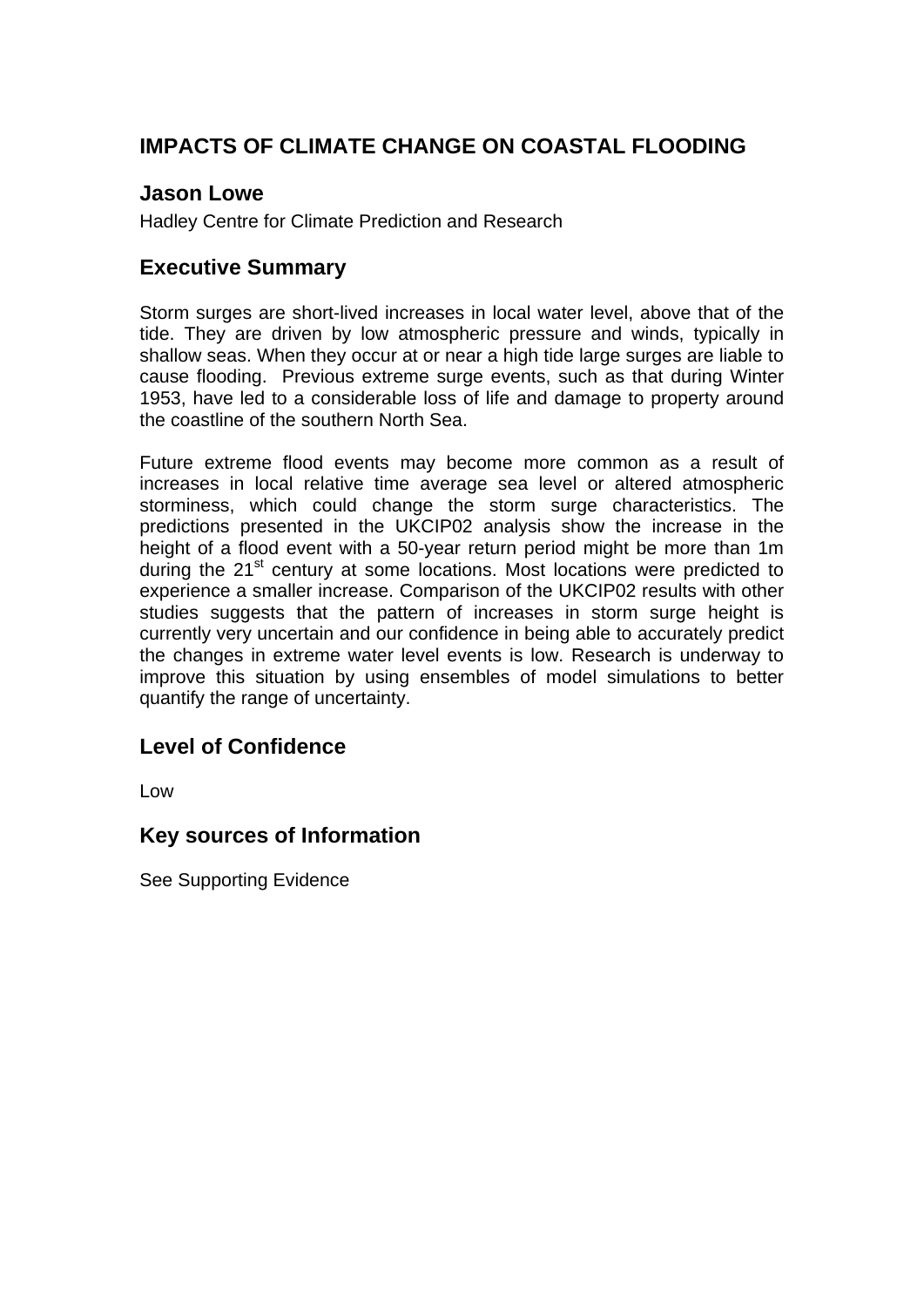## **Supporting Evidence**

#### **Extreme sea level**

Storm surges are short lived increases in local water level, relative to the tide, typically occurring in shallow seas. Positive surges are of most concern, representing an increase in water level and an increased likelihood of flooding. They are driven by low atmospheric pressure and strong winds, and water levels can be enhanced locally by the coastal topography, which sometimes leads to a funnelling effect (Wells, 1997).

The damage resulting from storm surges is greatest when they occur at or near a high tide. Previous extreme surge events, such as that during the night of 31<sup>st</sup> January/1<sup>st</sup> February 1953, have led to a considerable loss of life and damage to property around the coastline of the Southern North Sea. In the United Kingdom the 1953 surge event killed an estimated 307 people in the counties of Lincolnshire, Norfolk, Suffolk and Essex. In Holland the death toll reached 1835.

There is evidence from tide gauges around the United Kingdom coastline of the long term rise in time mean sea level. However, extreme sea levels appear to change in a similar way and there is no clear evidence of a long term trend in the storm surge height (Araujo *et al*., 2002). Our ability to detect such a trend is made difficult by the limited number of very long tide gauge records with a high enough sampling frequency, and the existence of sizeable long period natural variability, as seen in a long Liverpool record analysed by Woodworth and Blackman, 2002.

During the  $21<sup>st</sup>$  century the characteristics of extreme flood events are expected to change due to: the increase in time average sea level, the expected changes in atmospheric storminess (which alter the storm surge component) and local vertical land movements. The first two components are likely to be driven by future human induced changes in the climate but in the UK the final term is mostly due to the long term natural response of the system to the shrinkage of land ice since the end of the last ice age. A number of recent studies (von Storch and Reichardt, 1997; Flather *et al*, 2001; Lowe *et al*., 2001; Debernard *et al*., 2002; Lowe and Gregory, 2005; Woth, 2005; Woth *et al*., 2006) have attempted to estimate the change in the storm surge component using computer models of the atmosphere and either models of the shelf seas or a statistical [downscaling](http://www.mccip.org.uk/arc/glossary.htm) technique to estimate the surges. Lowe and Gregory (2005) showed that there is a significant spread in the predictions of 21<sup>st</sup> century storm surge results and a research priority is to quantify the range of this uncertainty.

When the projected future changes in storm surges are combined with those in time average sea level and vertical land movements an estimate of the change in the height of extreme sea level events can be obtained. Figure 1 shows the predicted changes under SRES A2 and B2 emission scenarios, as presented in United Kingdom Climate Impacts Programme 2002 report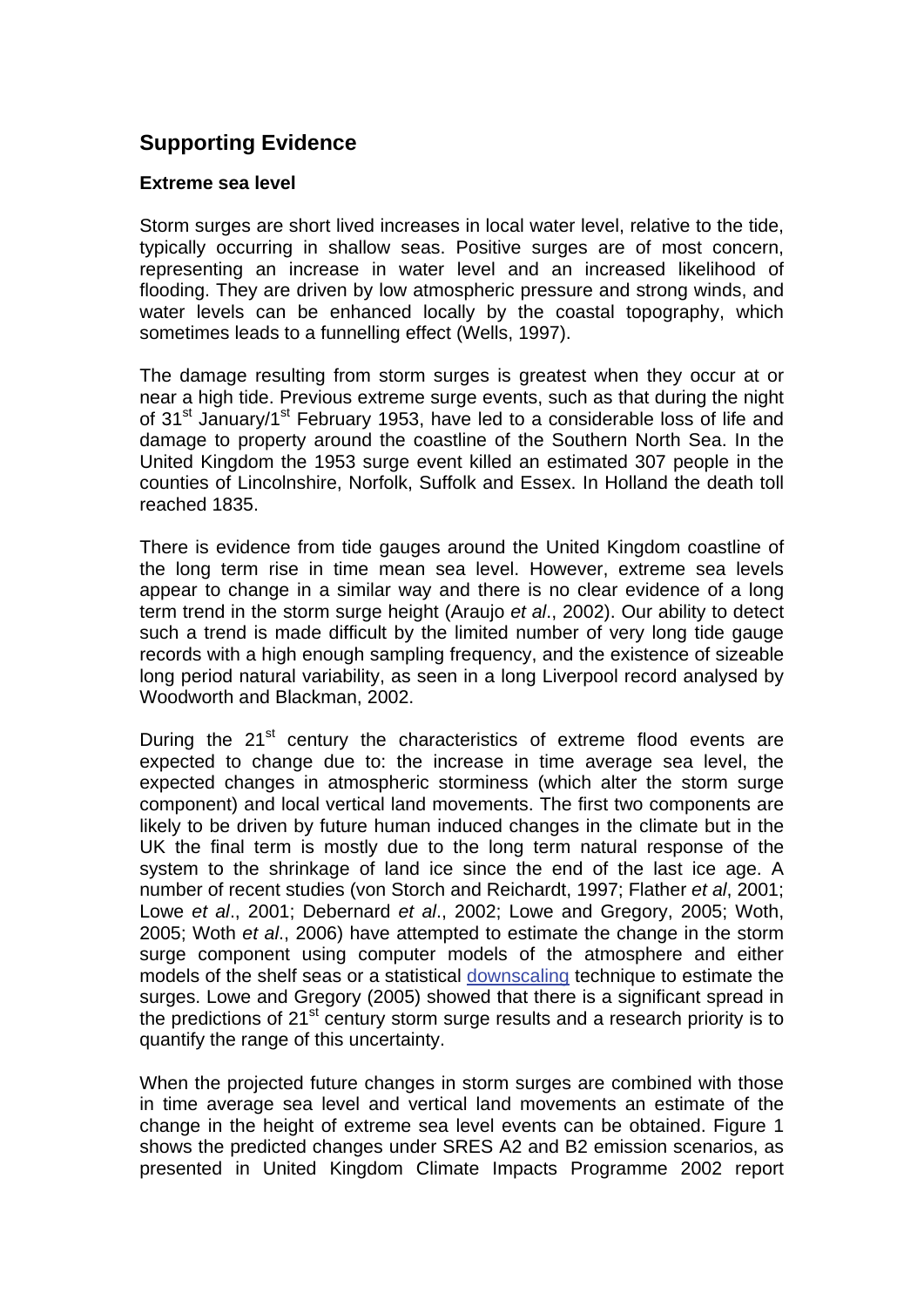(UKCIP, 2002). An alternative way to express these results is as the change in the frequency of a given size of event seen from the land. At Immingham, on the east coast of the UK, an event with a return period of around 150 years in the present day climate is estimated to occur on average more frequently than once per decade by the end of the  $21<sup>st</sup>$  century under an SRES A2 emissions scenario. The confidence in the predictions of changes in sea level extremes at any particular location are currently low. A major program of work is being undertaken to produce a new set of extreme water level projections for the 21<sup>st</sup> century and will be delivered as part of UKCIP next.

# **Figures**

Figure 1. Simulated change in the height (m) of a storm surge with a 50-year return period during the 21<sup>st</sup> century under SRES A2 scenario. The results were produced with the Hadley Centre climate models and POL storm surge model.



Figure 2. Simulated change in the height (m) of extreme water levels (measured relative to the present day tide) with a 50-year return period during the 21<sup>st</sup> century under SRES A2 scenario. The results include changes in storm surges, a rise in time average sea level and vertical land movements.

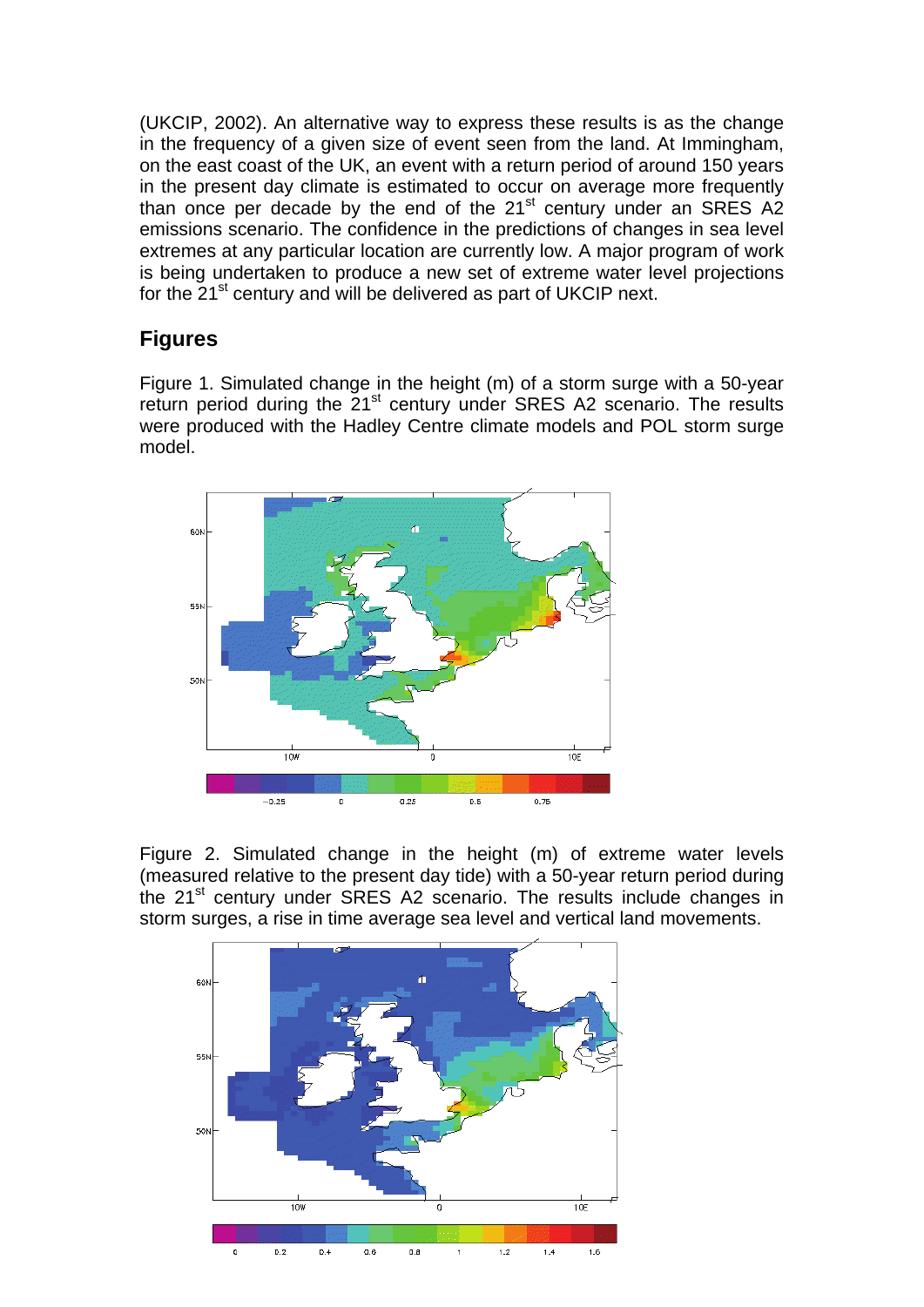**Please acknowledge this document as: Lowe, J. (2006). Impacts of Climate Change on Coastal Flooding** *in* **Marine Climate Change Impacts Annual Report Card 2006 (Eds. Buckley, P.J, Dye, S.R. and Baxter, J.M), Online Summary Reports, MCCIP, Lowestoft, [www.mccip.org.uk](http://www.mccip.org.uk/)**

#### **References**

- Araujo I., Pugh D.T. and Collins M. (2002). Trends in components of Sea Level around the English Channel. Proceedings of Littoral 2000, Porto, Portugal, 1-8. 2002.
- Debernard J, Saetra O, and Roed LP. (2002). Future wind, wave and storm surge climate in the northern North Atlantic. *Climate Research* **23** (1) 39- 49.
- Flather R., Baker T., Woodworth P., Vassie I. and Blackman D. (2001). Integrated effects of climate change on coastal extreme sea levels. Proudman Oceanographic Laboratory. Internal Document No. **140**, Bidston, UK.
- Lowe JA, Gregory JM, and Flather RA. (2001). Changes in the occurrence of storm surges around the United Kingdom under a future climate scenario using a dynamic storm surge model driven by the Hadley Centre climate models. *Climate Dynamics* **18** (3-4): 179-188.
- Lowe JA, and Gregory JM. (2005). The effects of climate change on storm surges around the United Kingdom. *Philosophical Transactions of the Royal Society A-Mathematical Physical and Engineering Sciences* **363** (1831): 1313-1328.
- UKCIP (2002). UK Climate Impacts Programme. UKCIP02 Scientific Report. Available at the contract of the contract of the contract of the contract of the contract of the contract of the contract of the contract of the contract of the contract of the contract of the contract of the contract of t [www.ukcip.org.uk/scenarios/ukcip02/documentation/ukcip02\\_scientific\\_report.asp](http://www.ukcip.org.uk/scenarios/ukcip02/documentation/ukcip02_scientific_report.asp) . Last accessed 31 August 2006.
- Von Storch H, and Reichardt H. (1997). A scenario of storm surge statistics for the German bight at the expected time of doubled atmospheric carbon dioxide concentration. *Journal of Climate* **10** (10) 2653-2662.
- Wells N. Atmosphere and Ocean: A Physical Introduction. John Wiley and Sons Ltd, 1997.
- Woodworth PL, and Blackman DL. (2002). Changes in extreme high waters at Liverpool since 1768. *International Journal of Climatology* **22** (6) 697-714.
- Woth K. (2005). North Sea storm surge statistics based on projections in a warmer climate: How important are the driving GCM and the chosen emission scenario? *Geophysical Research Letters* **32** (22) Art. No. L22708.